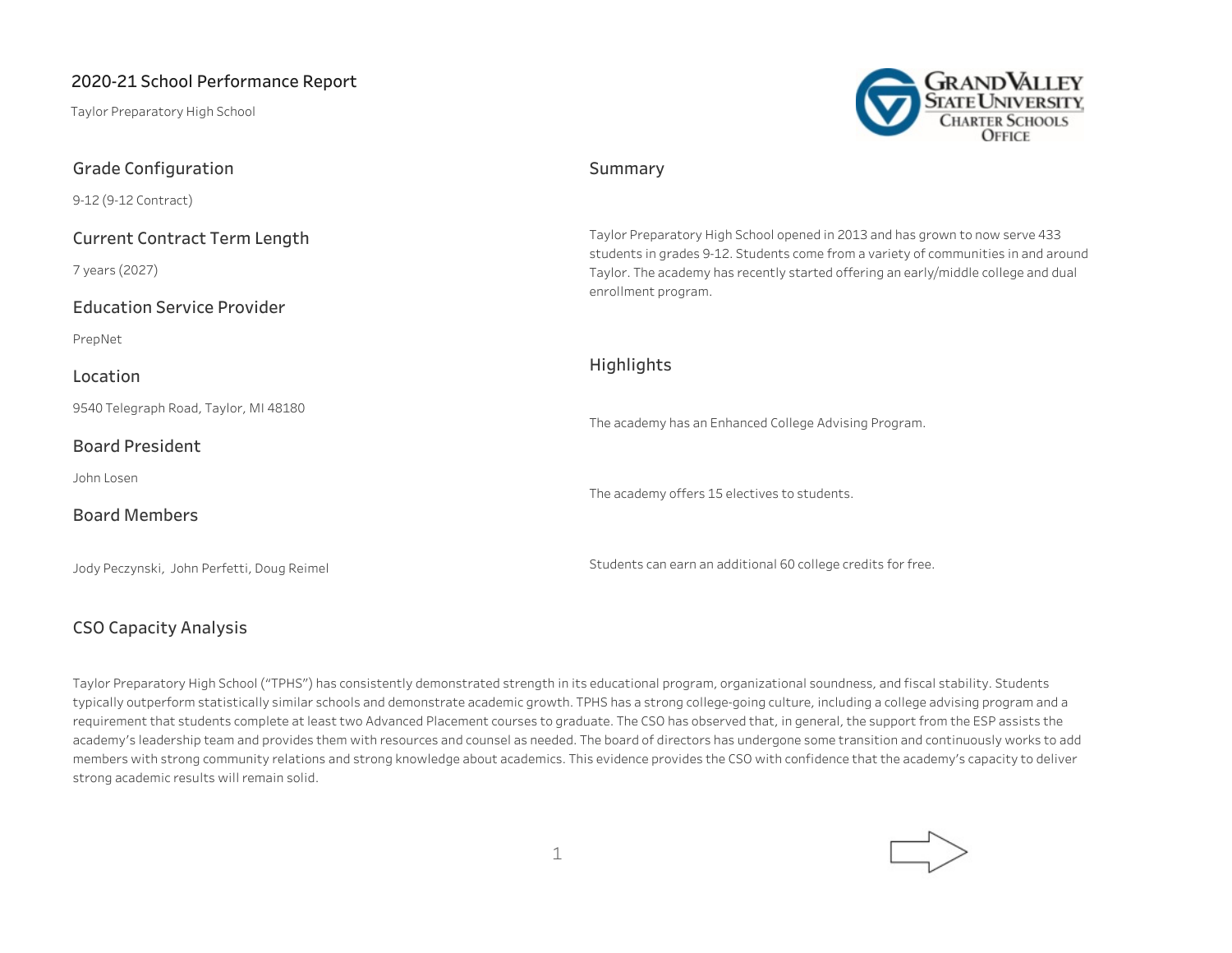Taylor Preparatory High School



**2021 Spring M-STEP (3-7) and PSAT (8) ELA PL 2021 Spring M-STEP (3-7) and PSAT (8) Math PL**

# **Educational Goals**

Difference between Taylor Preparatory High School and statistically similar schools on M-STEP Proficiency, Student Growth Percentile, and SAT Total Score.

\* No data due to cancellation of state testing due to COVID-19. \*\*Data may be less reliable than in previous years due to testing conditions.

| 2021 School Index                 | 2021 ELA Student Growth Percentile | 2021 Math Student Growth Percentile      |
|-----------------------------------|------------------------------------|------------------------------------------|
| <b>NA</b>                         | 6.2                                | 6.9                                      |
| <b>M-STEP Academic Trend 2019</b> | M-STEP Academic Trend 2020*        | M-STEP Academic Trend 2021 <sup>**</sup> |
| <b>NA</b>                         | <b>NA</b>                          | <b>NA</b>                                |
| 2021 SAT Reading and Writing      | 2021 SAT Mathematics               | 2021 SAT Total Score                     |
| 459.9                             | 441.5                              | 901.4                                    |
| <b>SAT Academic Trend 2019</b>    | SAT Academic Trend 2020*           | SAT Academic Trend 2021**                |
| 63                                | <b>NA</b>                          | 10                                       |



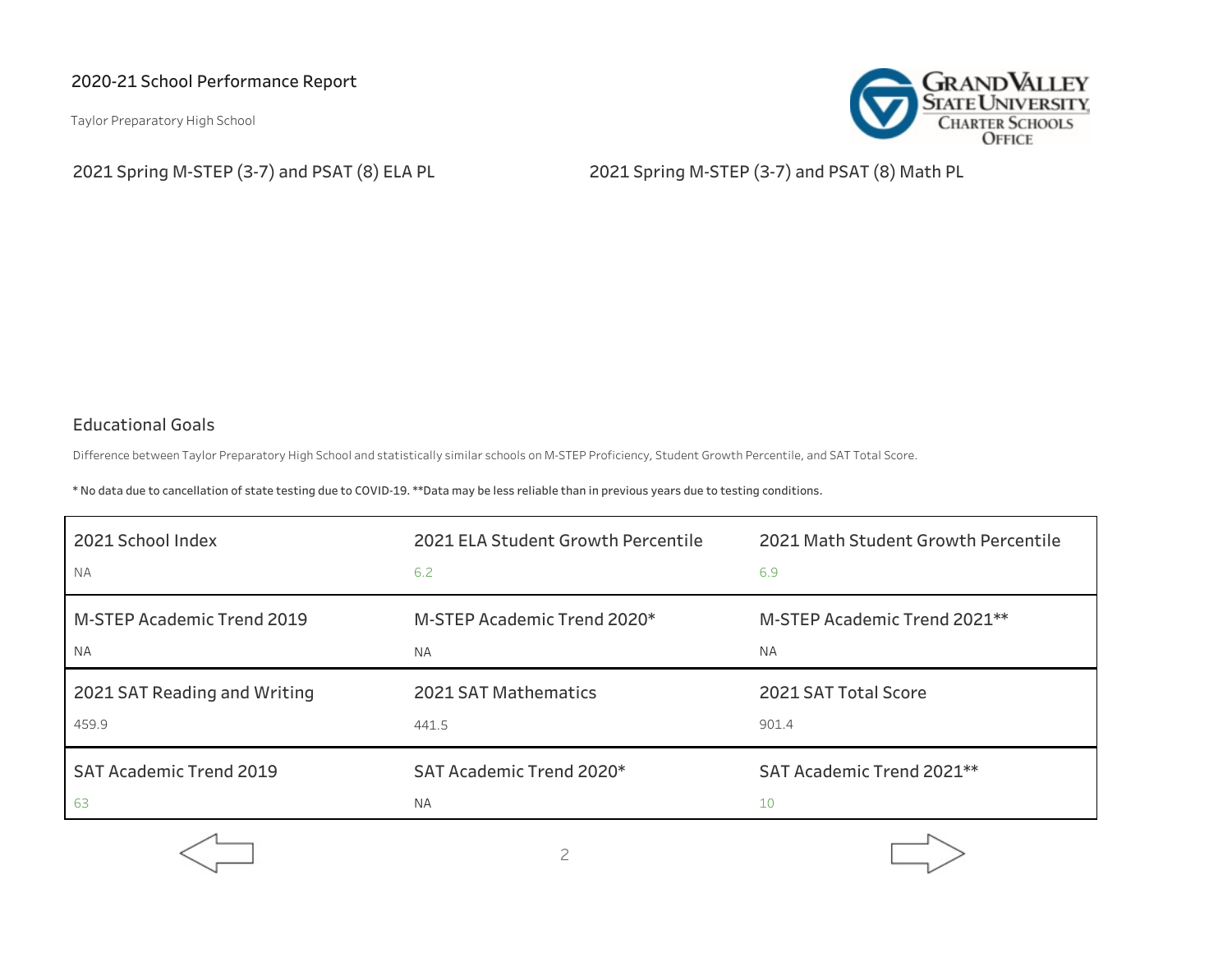Taylor Preparatory High School

# **Roster of Statistically Similar Schools\***

Taylor Career and Technical Center, 0.5 mi Truman High School, 1.3 mi Madison Academy - High School, >2 mi Da Vinci Institute (9-12), >2 mi



# **2021 M-STEP Participation Rate**

Spring 2021 testing conditions and lower-than-normal participation may result in reliability concerns with assessment data.

#### **Spring 2021 State average participation rate is 69%.**

#### **Educational Goals on Charter Contract ( Schedule 7-1) Academic Achievement**

As measured by the state assessment, the school's percentage of total tested students in all tested grades identified as proficient in all tested subjects or identified as college ready as reported by the Michigan Department of Education will meet or exceed the select peer schools' mean reported percentage of total tested students in all tested grades identified as proficient in all tested subjects or identified as college ready. **Academic Growth**

\*Select peer schools are the set of school buildings determined annually by GVSU to be the most demographically, socioeconomically, programmatically, and geographi..

As measured by the state assessment, the school's mean student growth percentile rank in English language arts and math will meet or exceed the select peer schools' mean student growth percentile rank.

| <b>Compliance Reporting Condition</b> | Exceeds Standards: At least 95% of board and school documents (combined) submitted to Epicenter on time                                  |  |
|---------------------------------------|------------------------------------------------------------------------------------------------------------------------------------------|--|
| Exceeds Standards                     | Meets Standards: At least 85% of board and school documents (combined) submitted to Epicenter on time                                    |  |
|                                       | Does Not Meet Standards: Less than 85% board and school documents (combined) submitted to Epicenter on time                              |  |
| <b>Financial Condition</b>            | Exceeds Standards: Submitted to Epicenter on-time, unqualified opinion, and no significant deficiencies or material<br>weaknesses        |  |
| Exceeds Standards                     | Meets Standards: Submitted to Epicenter on-time, unqualified opinion, one or two significant deficiencies, and no<br>material weaknesses |  |
|                                       | Does Not Meet Standards: Late submission to Epicenter, unqualified, one or more material weaknesses or more than two                     |  |
|                                       |                                                                                                                                          |  |